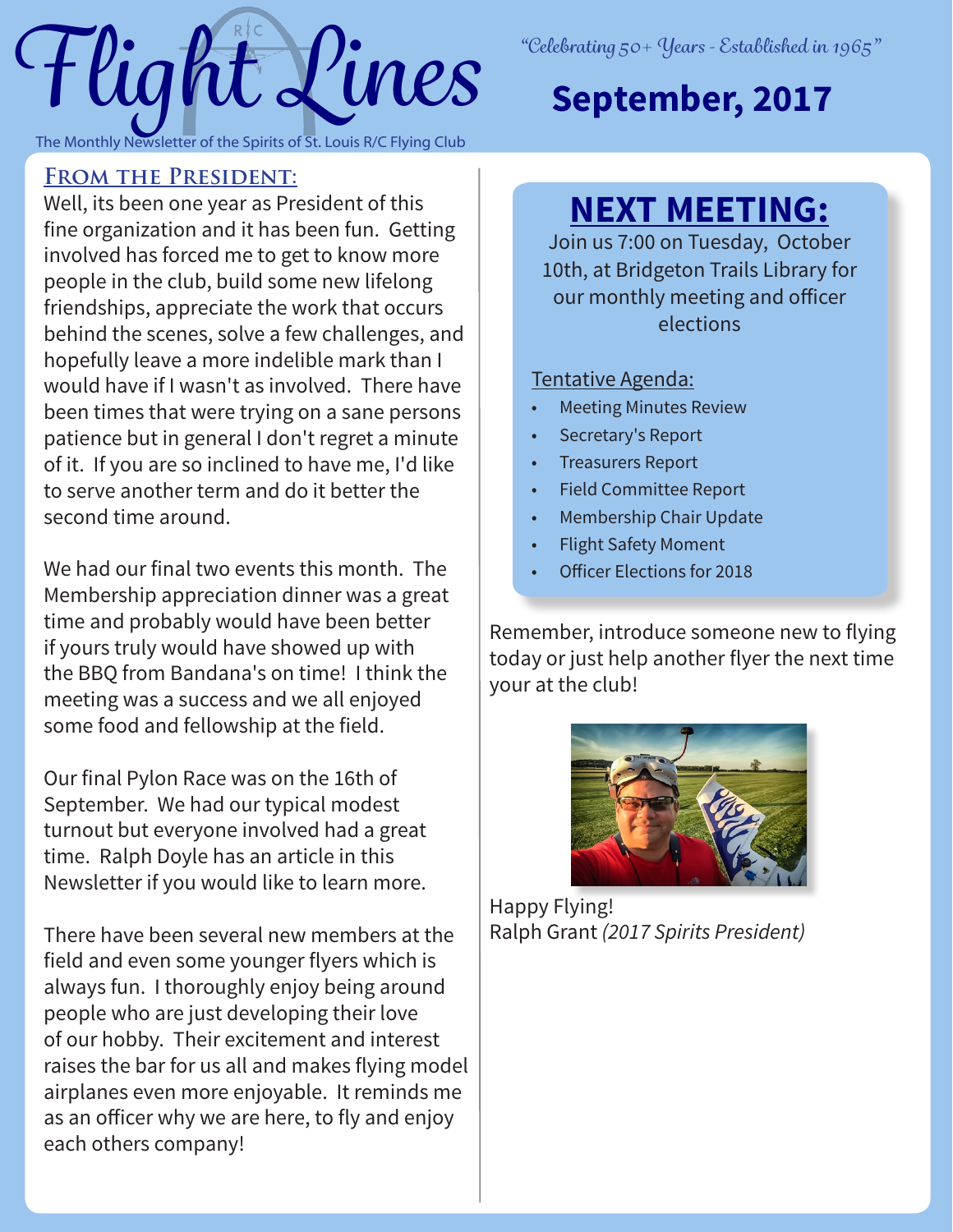#### **September 16th Race Event:** By Ralph Doyle

The temperature was surprisingly warmer than expected for the September races and as usual, the racing was hot and heavy. The contestants were fortunate that seven volunteers responded to the call and helped run the race. Without their help, the activity would not be able to proceed. Also, two of our newest members showed up raring to go in the Run-what- U- brung high wing trainer races and electric warbirds. New member and competitor, Kurt Linke, won the 1200mm



FlightLine Spitfire raffle. The 4-star race was won by Ralph Doyle, who narrowly escaped Paul Geders when Paul's elevator clevis snapped and his plane harvested some soy beans. The crash allowed Jim Shilling to move into second place with Steve Cross coming in a distant third.

As mentioned above, two new members showed up with high wing foam "apprentice" type planes ready to take on anyone. But, anyone never showed up.

The electric warbirds had a new competitor join our valiant few and Travis Nute came in 2nd flying an eflite p-47d behind first place finisher Ralph Doyle, flying a beat up Spitfire. Steve Ramonczek, flying "Rare Bear", came in third due to flying a shorter course than was allowed!

Of the seven members who volunteered to assist holding the event, four of them were brand new members. I think this, unfortunately, reflects poorly on the rest of the membership when it comes to supporting the club. Even if you don't want to participate I the event, whatever it is, the better the turn-out the more funds that are raised in support of the club which ultimately helps pay the bills. This little activity raised \$80 and I was told that there were several spectators, who were not club members, enjoying the races and buying refreshments.

## **A Real Life Safety Moment:**

By Ralph Grant, President

"Better safe than sorry" are words to live by. It was a little blustery last Saturday but that didn't keep many of us from flying, a lot! I probably put about 12 flights on various birds throughout the day when at one point, my Prometheus Biplane blew off the table, knocking my Futaba 18SZ to the ground as well. I'd spent the entire afternoon tearing holes in the sky with the bipe and throwing the sticks into the corners at full throttle. At one point I had to tape the tail to keep it



from being torn off from the violent aerobatics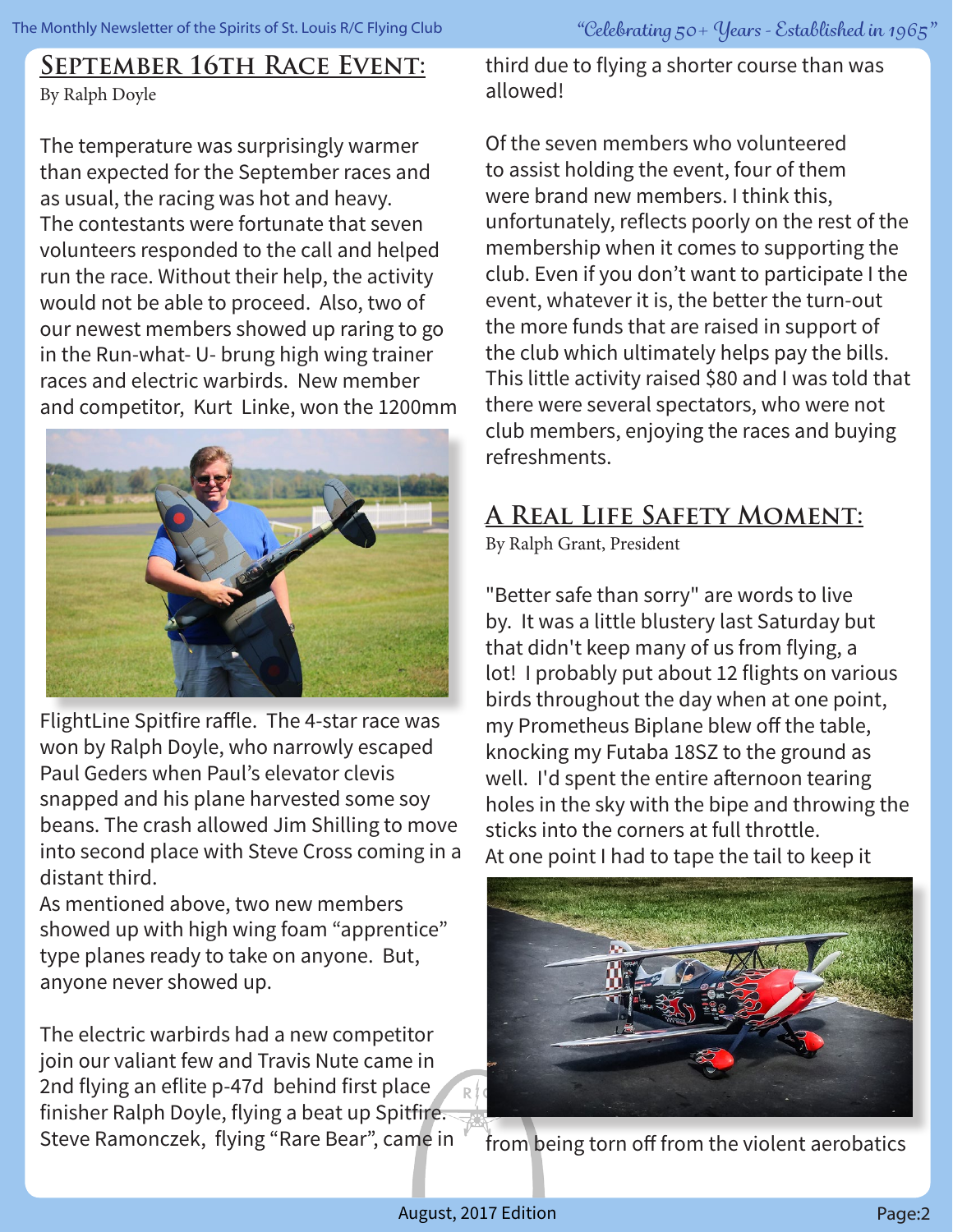I was putting Skip through. The ground was the least of the problems the airframe had that day. The bipe was fine but upon inspection of my radio, it was discovered that switch SB was broken off. The very switch I use for my dual rates. Everything else appeared fine. "Oh well, this radio has 10 more switches so I programmed the dual rates over to switch SA and prepared for takeoff. I taxied up to the runway and got ready to give it full throttle. In my head I was fully prepared to "Field Test" the radio and lose potentially lose Prometheus, no biggy. Then it hit me. Although wiping out the biplane wasn't a real issue for me, am I willing to hurt one of my fellow flyers? I realized in an instant that I cared much more for them than the biplane and aborted the flight. I have sent the 18SZ off to our friends in Illinois for a legitimate diagnostic and get the switch repaired and potentially avoided hurting someone or myself in the process. They may be toy planes but many principles of real aviation apply. You would never fly a full size plane with potentially sketchy equipment!

# **Monthly Meeting Minutes:**

By Greg Bowles, Secretary

On September 12th, 2017 President, Ralph Grant called the meeting to order at 7:00pm.

#### **Attendance:**

13 members and 3 wives were in attendance.

#### **New Member(s):**

 Sid Kinzel is getting back into the hobby. Scott Link is a returning member.

#### **Secretary's Report:**

#### *Greg Bowles, Secretary*

 $\alpha$  begins to the seconded and voted to accept the  $\frac{R}{3}$   $\frac{8.1}{8}$ . June meeting minutes as published in the 2017 July "Flight Lines".

#### **Treasurer's Report:**

*Bill Lindewirth, Treasurer*

For August 2017 we had an income of \$1018 and expenses of \$1848.

Field Committee Chairman's Report: Paul Geders, Field Committee Chairman (Not Present)

1. Repairs are being considered to our faithful BBQ grill that needs a new bottom that is rusting out. A BBQ pit has been donated to the club by Dave Brown's neighbor and is currently being refurbished by Dave.



- 2. To extend the life of our newly purchased lawn chairs, please remember to "Stack the New Lawn Chairs under the Pavilion when Not in Use, not on the Posts along the Parking Lot".
- 3. Again "Please Do Not Sit on the Plastic Flight Tables". They bend very easily.
- 4. If you are the last person to leave the field, "Please Close and Lock the Gate". And if the gate is closed, don't drive around it.
- 5. The Heli-Pad is still in the process of getting sewn and installed.
- 6. AMA Grant Program. If you have receipts pertaining to field maintenance, please forward them to Ralph Grant as soon as possible.
- 7. The fire extinguisher by the bulletin board has been replaced after it apparently fell and was broken. It has now been relocated to a more visible position. Paul Geders repaired the one that fell and it is now located by the post closet to the BBQ.
	- The first aid box contents need to be inventoried and restocked after the contents were spilled on the ground. It was also suggested we purchase an over-the-counter coagulant.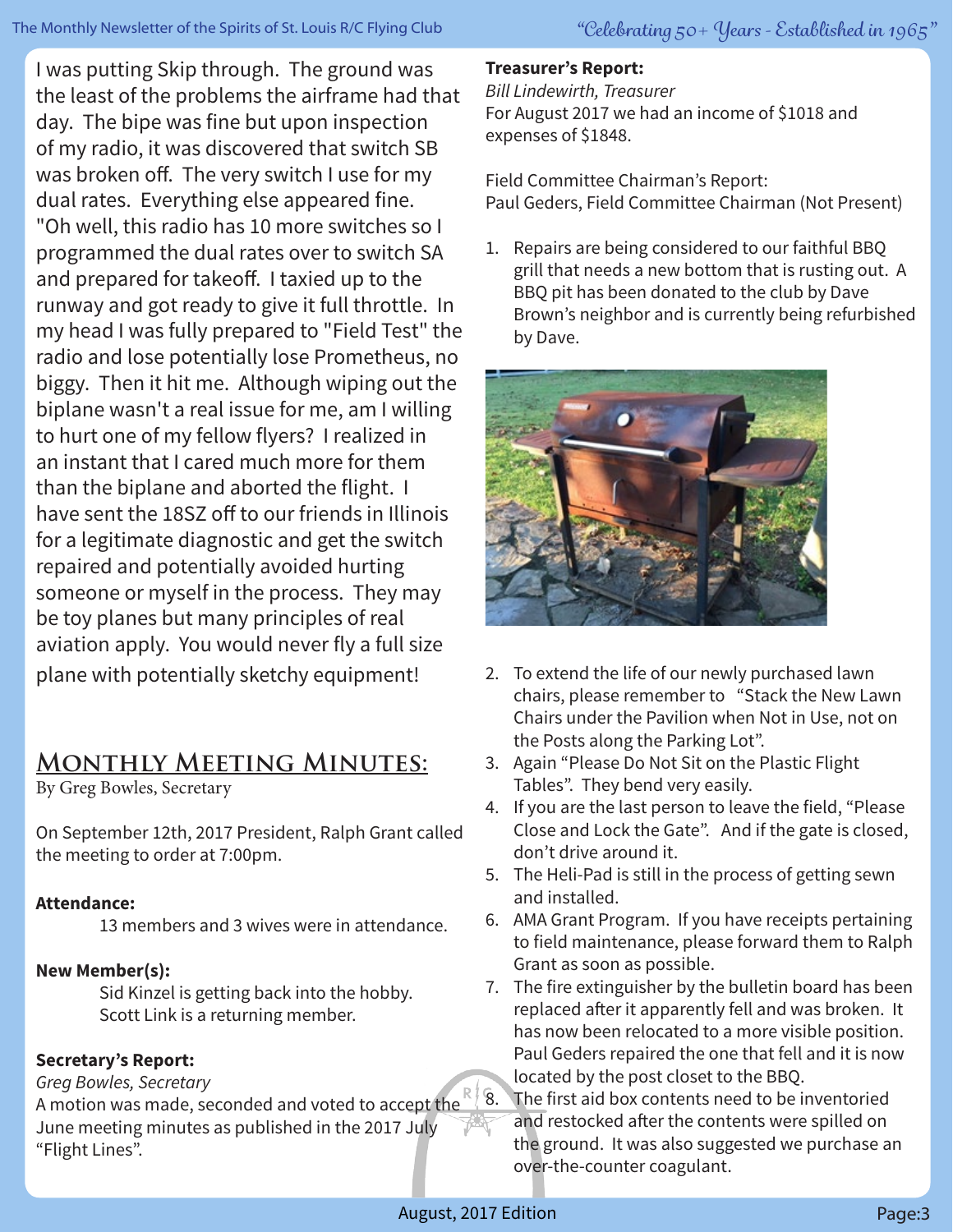- 9. A new windsock has been purchased and been vertically aligned for accuracy with the help of Richard Kline and the Kubota. It may need to have 3 guy wires added to keep it vertical when the ground gets wet.
- 10. The fire pit was cleaned out with the help of Bob Schmidt. IT IS NOT A TRASH PILE! IF YOU BRING IT TO THE FIELD…TAKE IT HOME WITH YOU. See photos below.



were 21 various size LiPo batteries in the fire pit. Incineration of lithium cells and batteries by consumers is not recommended. Incineration should be done at a properly permitted facility that can handle this waste. Contact your waste handler if you are unsure whether or not a facility can handle the batteries. You can also take them to Batteries Plus for proper disposal. To learn how to properly discharge your LIPO Batteries, refer to the Article on LIPO Batteries in the December, 2016 Flightlines!

11. This also includes the Porta-Potty & BBQ Grill. If trash is found in the Porta-Potty, it will not be serviced and we will charge us for damages to their equipment if debris is sucked up into their equipment.



## **Safety Committee Chairman's Report:**

*Steve Cross, Safety Committee Chairman (Not Present)*  "Have Fun and Be Safe."

- 1. If you have an aircraft go down off the field, before starting your search & rescue 1) align the plane finder on safety fence to where the plane went down. 2) inform someone you are going off the field, 3) take a long marker pole to mark your position, 4) take a "walkie-talkie" with you and leave one with someone on the flight line to keep in contact with, while they use the plane finder to keep you on line to the downed aircraft, and 5) be careful not to cause any crop damage.
- 2. We are still having incidences where are members are not familiar with our revised safety rules. If you are a new or existing member, please review the revised Safety Rules posted on our website and at the field. Safety is your responsibility!
- 3. Non-members are still flying at the field. If you suspect someone is not a member, politely ask to see their card and remind them they have to be a member to fly at our field. Spectators are always welcome (when members are present).
- 4. Please remember to place your membership card on the Frequency Board when flying. Next year's membership card is "yellow".

#### **Membership Chairman's Report:**

*Ralph Doyle, Membership Chairman* 

 Our ending membership for 2017 is presently at 135 members, with 5 members signed-up for October 2018.

#### **Contest & Event Committee Chairman's Report (Position Open).**

• September 16th Four-Star 40, Unlimited Electric Warbirds & High Wing Trainer Pylon Races Raffle Prize Winner was Kurt Linke. A big thanks to Ralph Grant for the donation of the 1200mm Flight Line Spitfire.

#### **Upcoming Spirits Events:**

All events have been completed for the year. Thanks for all that helped and participated!

R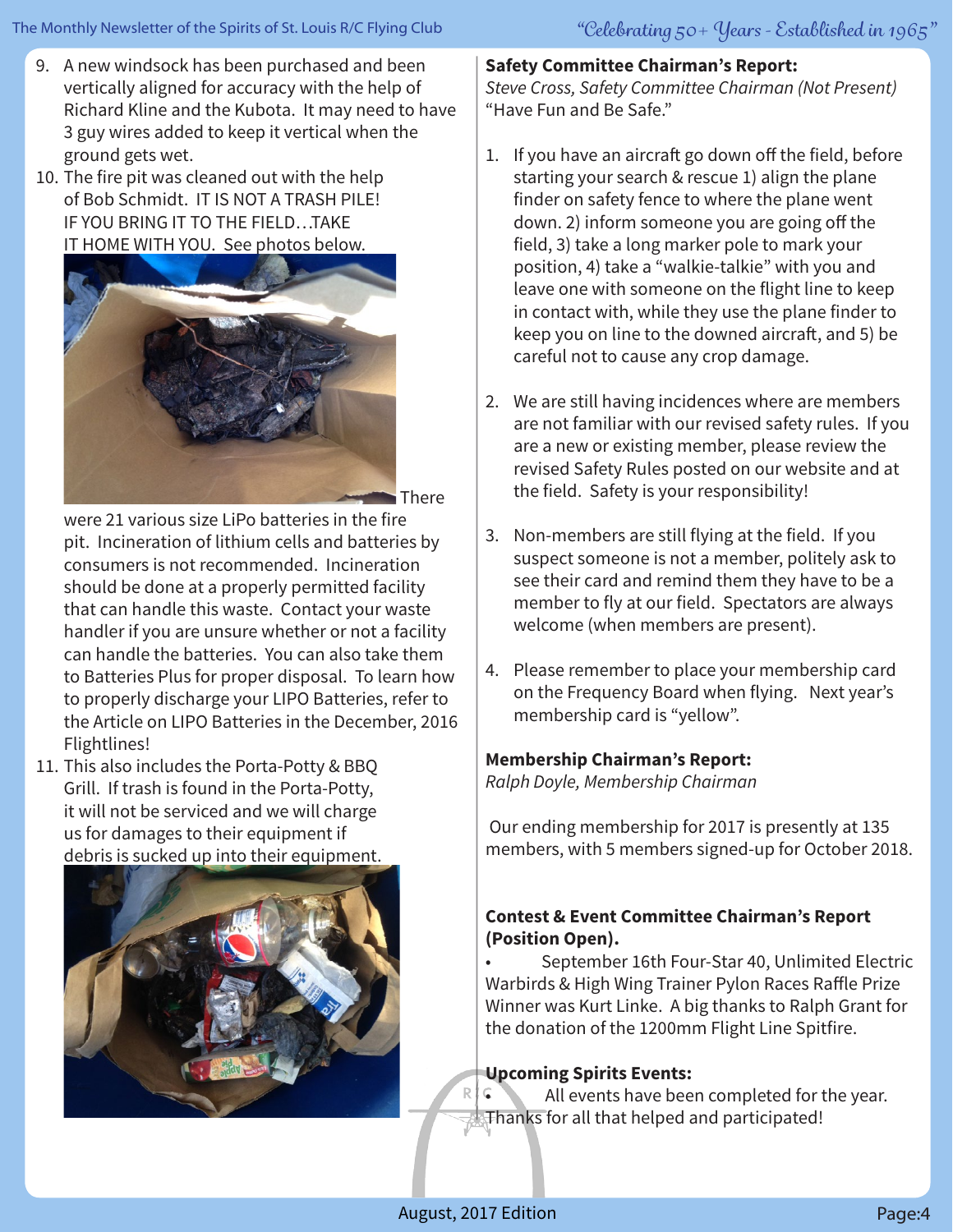#### **Upcoming Local Events:**

- SLRCFA Indoor Flying Every Friday 6-9pm; Eureka Central Baptist Church, 601 North Central Avenue, Eureka, MO; \$5 & current AMA required.
- Herman Municipal Airport Annual RC Night Fly; Saturday, October 14th; 12:00 - ?; Herman, MO; grenadapult@gmail.com

#### **Nomination of 2018 Club Officers:**

 President…………Ralph Grant Vice President…Robert "Babe" Raab Treasurer………..Bill Lindewirth Secretary…………Greg Bowles

#### **Election of Club Officers will be at the October 10th Spirits' Monthly Meeting.**

#### **Board of Directors Positions Required for 2018:**

 Field Committee Chairman…Open Safety Committee Chairman…Open Contest & Event Committee Chairman…Open Membership Chairman……Ralph Doyle Newsletter Editor…Open Website Web-Master……Bill Lindewirth One Full Member Position…Open Meeting Activity Coordinator…Open

#### **Technical Presentation(s):**

No Presentations

#### **Meeting adjourned at 7:45pm.**

Next Spirits' Meeting and Election of Club Officers Tuesday, October 10th, 7:00-9:00pm St. Louis County Library/ Bridgeton Trails Branch, 3455 McKelvey Road, Bridgeton, Missouri.

#### **Bring an aircraft for "Show & Tell" or display!**

**2017 Monthly Meeting Schedule:** Tuesday, November 14th Tuesday, December 12th



By Ralph Grant, President / Newsletter Editor

If you have an idea for an article or technical piece, please contact any of the officers and we will do our best to provide it. If you would like to submit an article, all you need to do is provide the text via email and a few pictures, we'll do the rest to make it "Pretty" for you. I know there is a ton of knowledge out there so please, share it with the club members. Don't forget to submit your photo's to the club as well! Just email them to ralph@thegrantz.com and I'll include them in the newsletter.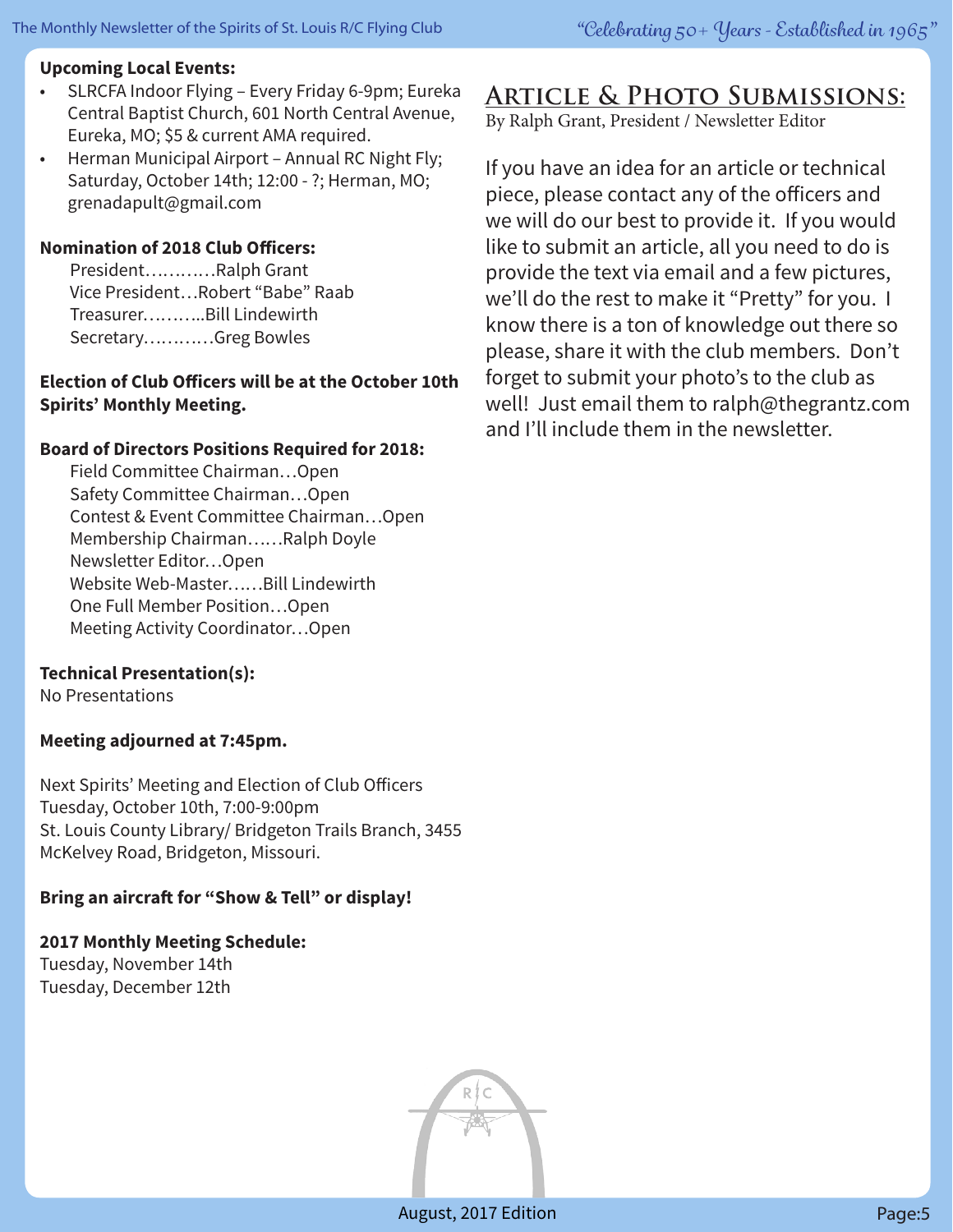#### The Monthly Newsletter of the Spirits of St. Louis R/C Flying Club *"Celebrating 50+ Years - Established in 1965"*

# Baby Blues

A Comic by Rick Kirkman & Jerry Scott submitted by Babe Raab.